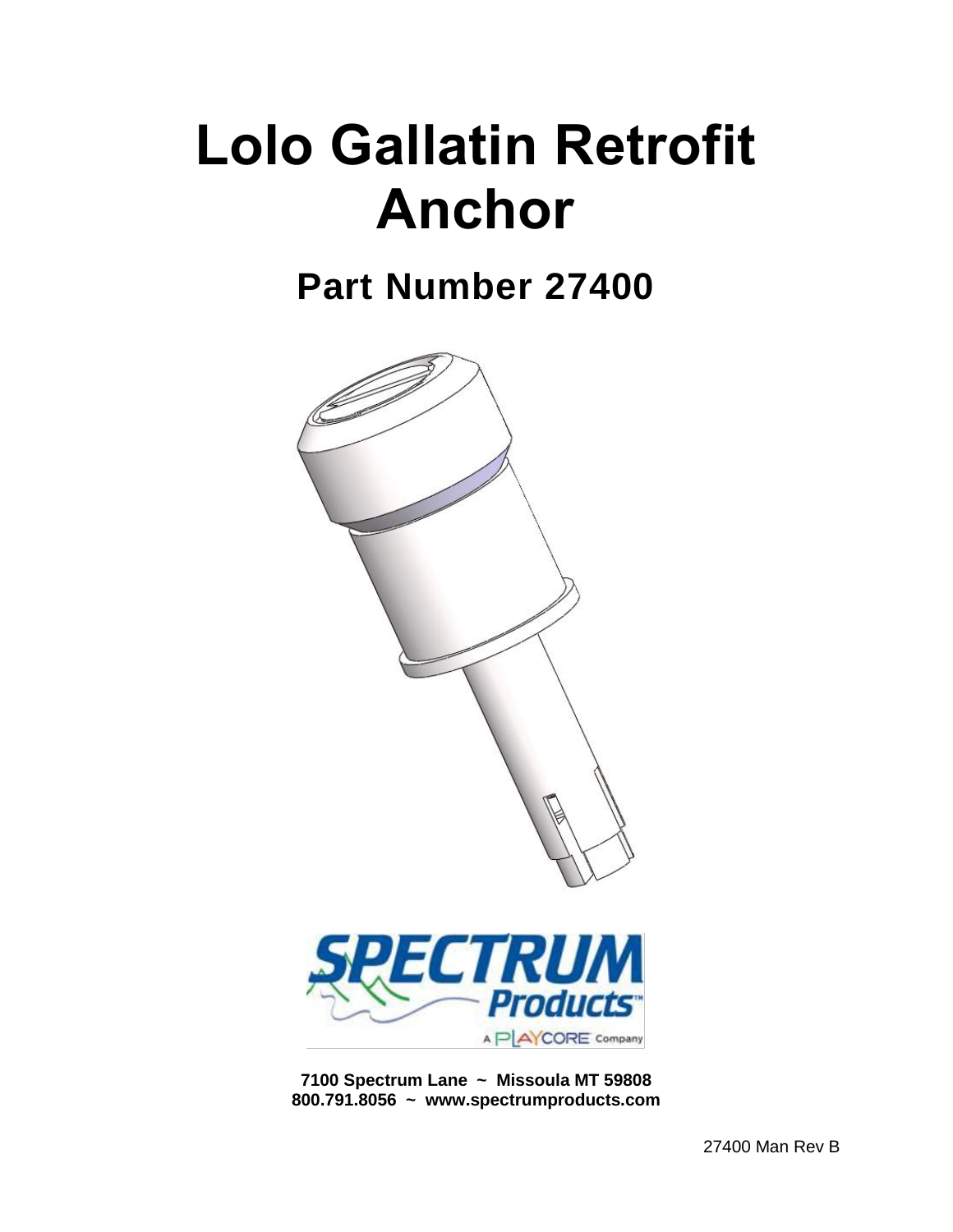The Swim-Lift<sup>®</sup> Gallatin and Lolo have been designed to fit on a variety of gutter/pool/spa wall configurations. The Lolo lift will accommodate swimming pool "only" installations, while the Gallatin will accommodate swimming pool and/or spa installations.

It is recommended that a licensed contractor install the lift anchor assembly.

### **Installation Location**

To install the Retrofit anchor assembly, select a location that will allow the user space to access the lift. Be aware, specific codes and regulations dictate the required access deck space. The 2004 ADA – ABA Accessibility Guidelines, subsection 1009.2.3 Clear Deck Space, stipulates: "On the side of the seat opposite the water, a clear deck space shall be provided parallel with the seat. The space shall be 36-inches (0.91m) wide minimum and shall extend forward 48-inches (1.22m) minimum from a line located 12 inches (0.3048m) behind the rear edge of the seat. The clear deck space shall have a slope not steeper than 1:48."



**Figure 1009.2.3 Clear Deck Space at Pool Lifts**

The water depth required for the installation of the Swim-Lift<sup>®</sup> Gallatin and Lolo is 38inches (0.97m), minimum. This dimension is in compliance with the 2004 ADA – ABA Accessibility Guidelines, subsection 1009.2.8 Submerged Depth, which stipulates: The lift shall be designed so that the seat will submerge to a water depth of 18-inches (0.46m) minimum below the stationary water level." The 38-inches (0.97m) minimum dimension accommodates the seat and footrest.



**Figure 1009.2.8 Pool Lift Submerged Depth**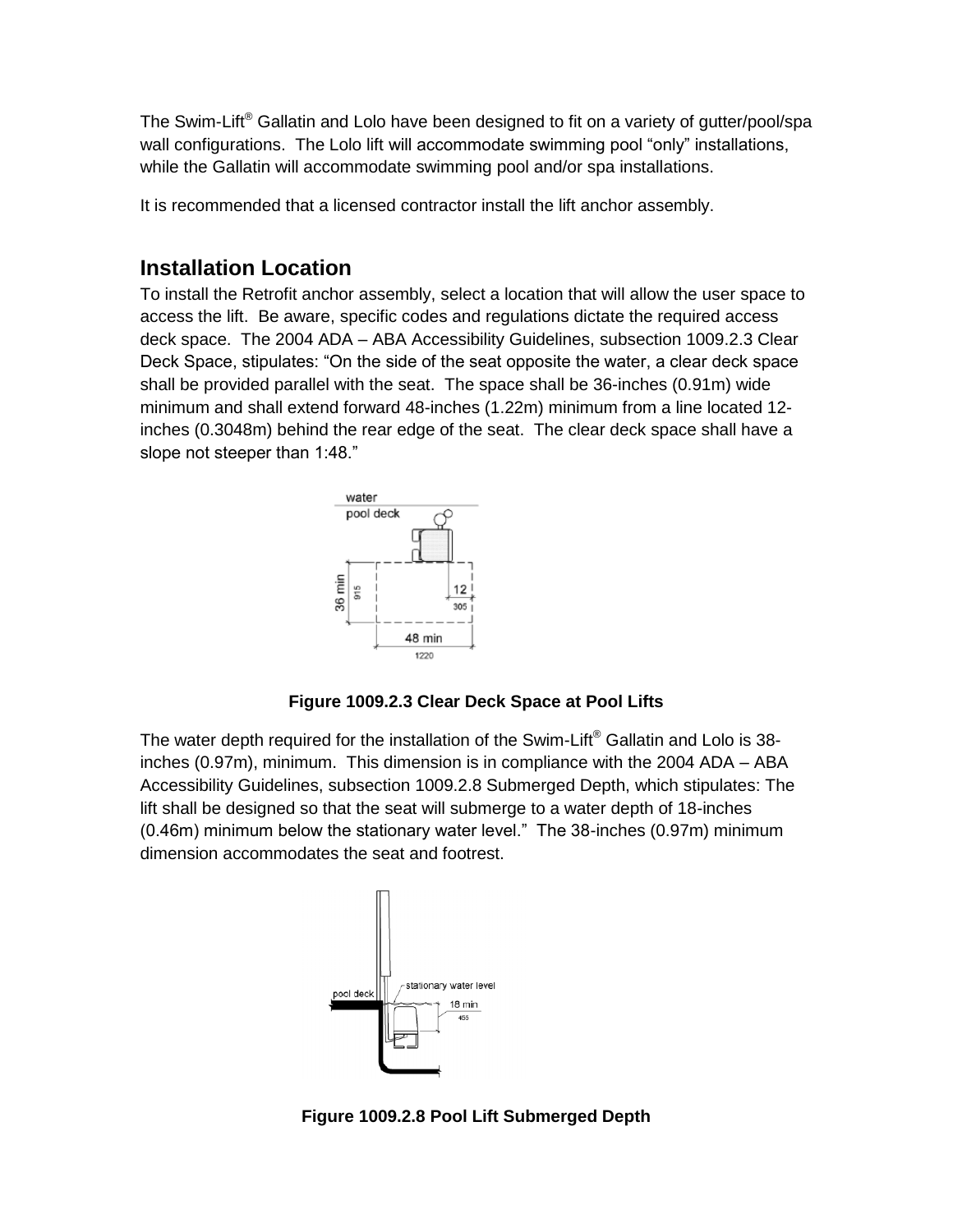The Gallatin is design to accommodate installation on spas. Spas normally have a bench that may interfere with the installation of a lift (Lolo). The Gallatin will accommodate the majority of spa installations. The spa bench seat cannot extend into the spa beyond 16-inches (0.41m) and must be 24 1/8-inches (0.65m), minimum, below the surface to accommodate the Gallatin.

## **Installation Procedure**

#### **Gallatin**

The setback distance (Figure 1), or distance from the finished pool wall, to the centerline of the Gallatin anchor assembly can be between 20 ½-inches (0.52m) and 30-inches (0.76m). The recommended setback distance is 24-inches (0.61m).

#### **Lolo**

The setback distance (Figure 1), or distance from the finished pool wall, to the centerline of the Lolo anchor assembly can be between 23-inches (0.58m) and 25-inches (0.64m). The recommended setback distance is 24-inches (0.61m).

#### **Gallatin and Lolo**

Mark the location of each anchor socket on the deck using a marking pen or chalk. Make sure each anchor is located at the same distance from the pool edge. The anchors must be spaced 2' 5 5/8" apart from center of anchor to center of anchor. (Figure 1) The individual anchors may not be placed within 6-inches (15.24cm) of any concrete joint or other similar obstruction.

Use a  $\frac{1}{2}$ " diameter concrete drill bit to drill a 3-3/4" deep hole at each location. (You can use a piece of tape wrapped around the drill bit at 3-3/4" high on the bit to tell you when you have reached the required depth).

**NOTE:** These holes must be drilled at a perfectly perpendicular angle to the pool deck.

Use a 1-1/2" diameter concrete core drill to drill out the anchor holes to a depth of 2". (Again you can use a piece of tape to mark the depth on your bit). Clean out all the debris from the holes. Verify that the bottom and sides of the holes are solid and not crumbling. The concrete surrounding each anchor must be solid and in good condition in order to secure the anchors. The top of the anchors should be no more than 1/8" below the deck surface, but the anchor can be installed slightly deeper if necessary to mount into solid concrete.

Remove the expansion bolt from each anchor and set each one at the bottom of each hole by tapping the anchor wedge with the supplied 5/16" diameter set tool rod with a hammer. Give each anchor a final sharp tap to set the anchor into the concrete.

Pour a sufficient amount (approximately 50ml) of two-part epoxy in each anchor hole to fill it about 1/3 full and then immediately drop in the 1" female ACME nut into each hole.

Drop in the 3/8"-16 x 1" hex head bolts and tighten them with a 9/16" deep well socket to approximately 30 ft-lbs torque.